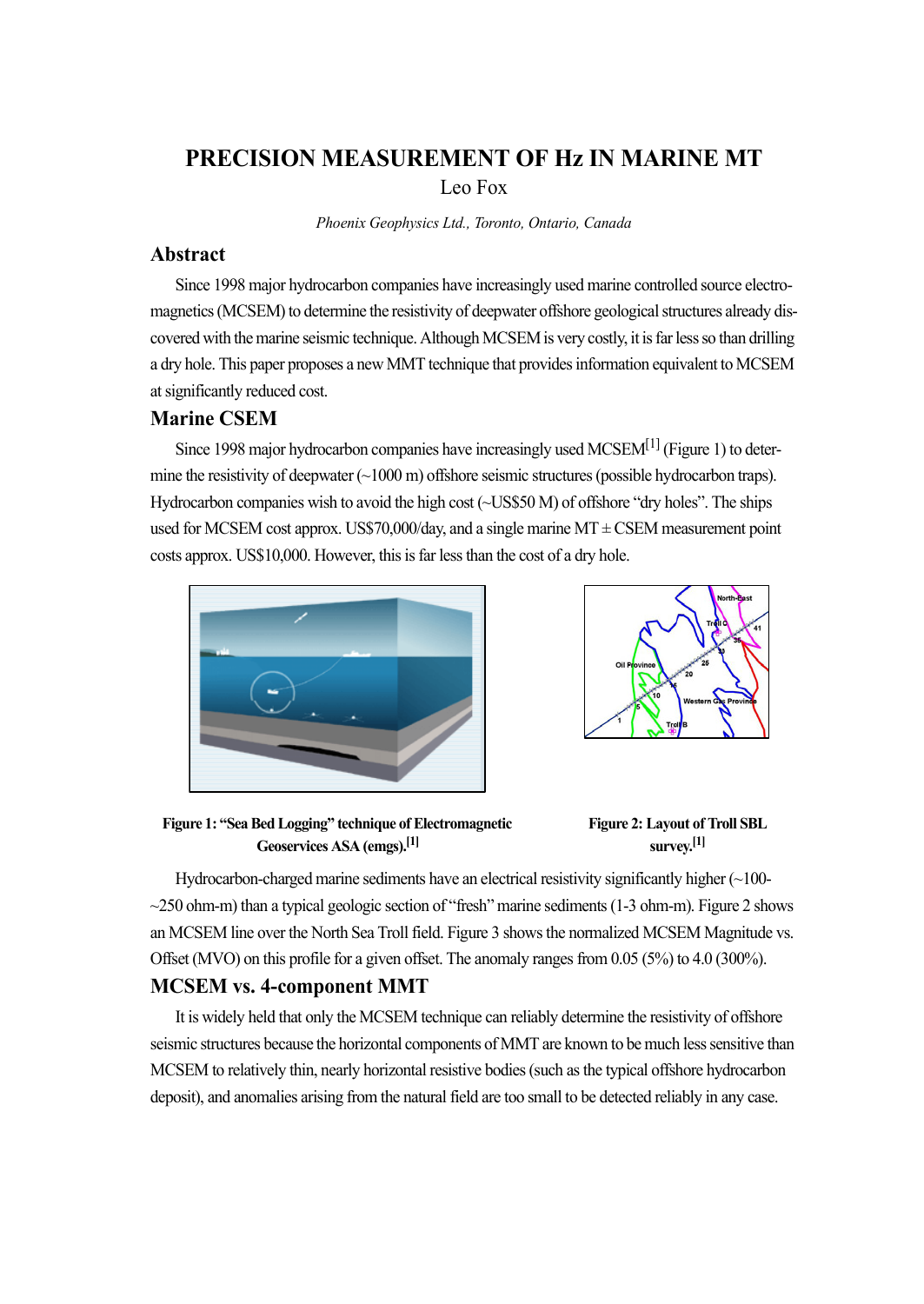The MMT TE/TM resistivity/phase (not shown) computed from the Figure 4 model have anomalous resistivity ~15% and anomalous phase ~4 degrees, or approx. 10%. So the largest MMT anomalies (using 4 component marine MT) are comparable to the smallest acceptable MCSEM anomalies.





**Figure 3: Average normalized magnitudes at an offset of 5 km ± 0.25 km. Red squares represent electric measurements; light blue squares, magnetic measurements; triangles, receiver positions.[1]**

**Figure 4: 2-D cross-section of the Troll Field used for 2-D MMT forward modelling. MMT stations are the small black circles (no. 2-66) on the seafloor ~340 m deep. The hydrocarboncharged layer (200 ohm-m) is 100 m thick (left), 300 m thick elsewhere, forming a 9.8 km wide horizontal rectangular prism in cross-section. The background rocks have resistivity of 2 ohm-m. The sea water has a resisitivity of 0.25 ohm-m.**



**Figure 5: Tipper magnitude (max. 1.7%) computed from the model of Figure 4, displaying the usual maxima directly above extreme boundaries, central minimum, and zero background.** 



**Figure 6: Cartoon of an apparatus[10] for the concept.**

### **Precision measurement of MMT Hz**

Can the ~1.7% anomaly of Figure 5 be detected against the theoretical zero background? The actual background is a non-zero error floor caused by misalignment of vertical sensor, calibration error, uncompensated temperature variation, topographic effect, geological noise, etc.

Bottom topography is known and can be corrected. MCSEM suffers from geological noise at least as much as does MT. Instrumentation can be made with precision components, and suitably precise calibrations can be performed. Seafloor temperature is stable.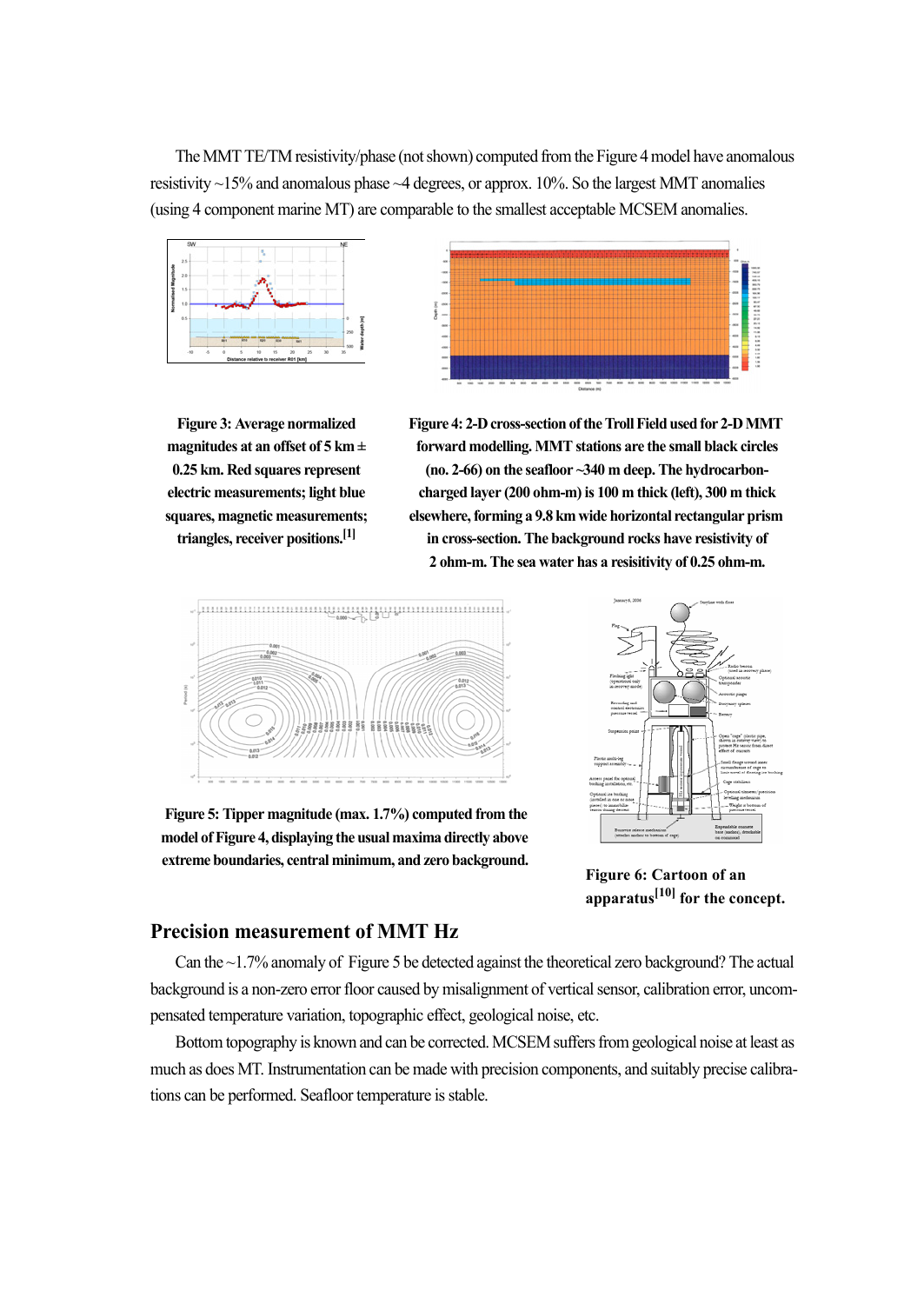Alignment error is probably the most serious because a small error  $(1^{\circ})$  causes a relatively large "false" tipper reading which resembles the anomalous signature. This bias error is always positive and cannot be removed by stacking.

If we require an error floor of 0.004, then the maximum permissible alignment error of the vertical sensor is ~0.25°. This accuracy in alignment is easily achievable with careful design and precision levelling. A less costly passive levelling approach can be used in which the Hz sensor is suspended precisely vertically, and acts as a damped pendulum<sup>[10]</sup>.

The approach therefore appears feasible both in theory and practice. Advantages of using the natural field and a multiplicity of vertical sensors, compared to MCSEM, include: cost saving by use of much smaller vessels (~\$3000/day compared to ~\$70,000/day for specalized MCSEM vessel); no need for a controlled source or the ~\$500,000 tow cable; lighter weight and smaller footprint, thus easier deployment; less costly apparatus, which minimizes cost of lost equipment, enables measurement redundancy and reduces spatial aliasing; better lateral resolution; wider frequency band for improved inversions; greater depth of investigation; and no air-wave problem.





**Figure 7: MMT Hz is measured simultaneously at many seafloor points. The measurements are taken along suitably positioned profile(s) which cross the structure to be studied.** 

**The "production" measurements are normalized to measurements of Hz made at an off-structure reference location; among other things this removes the effect of temporal variations of the source field. Several sequential deployments of the measuring equipment can be made, all normalized to the same reference location.**

**Figure 8: In this plotting convention, the real portion of the IV points towards the negative resistivity anomaly. The arrows would point away from a positive resistivity anomaly such as a hydrocarboncharged structure.**

# **Determination of "sign" (+/-) of anomaly**

Magnitude of Hz alone may be used to infer the presence of a meaningful resistivity contrast. However, combination of Hz with Hx and Hy of the magnetic field arising from the natural source permits unambiguous determination of the "sign" of the resistivity anomaly. For example, we may utilize another standard MT parameter called the "Induction Vector" (IV) which is well known to the art. The